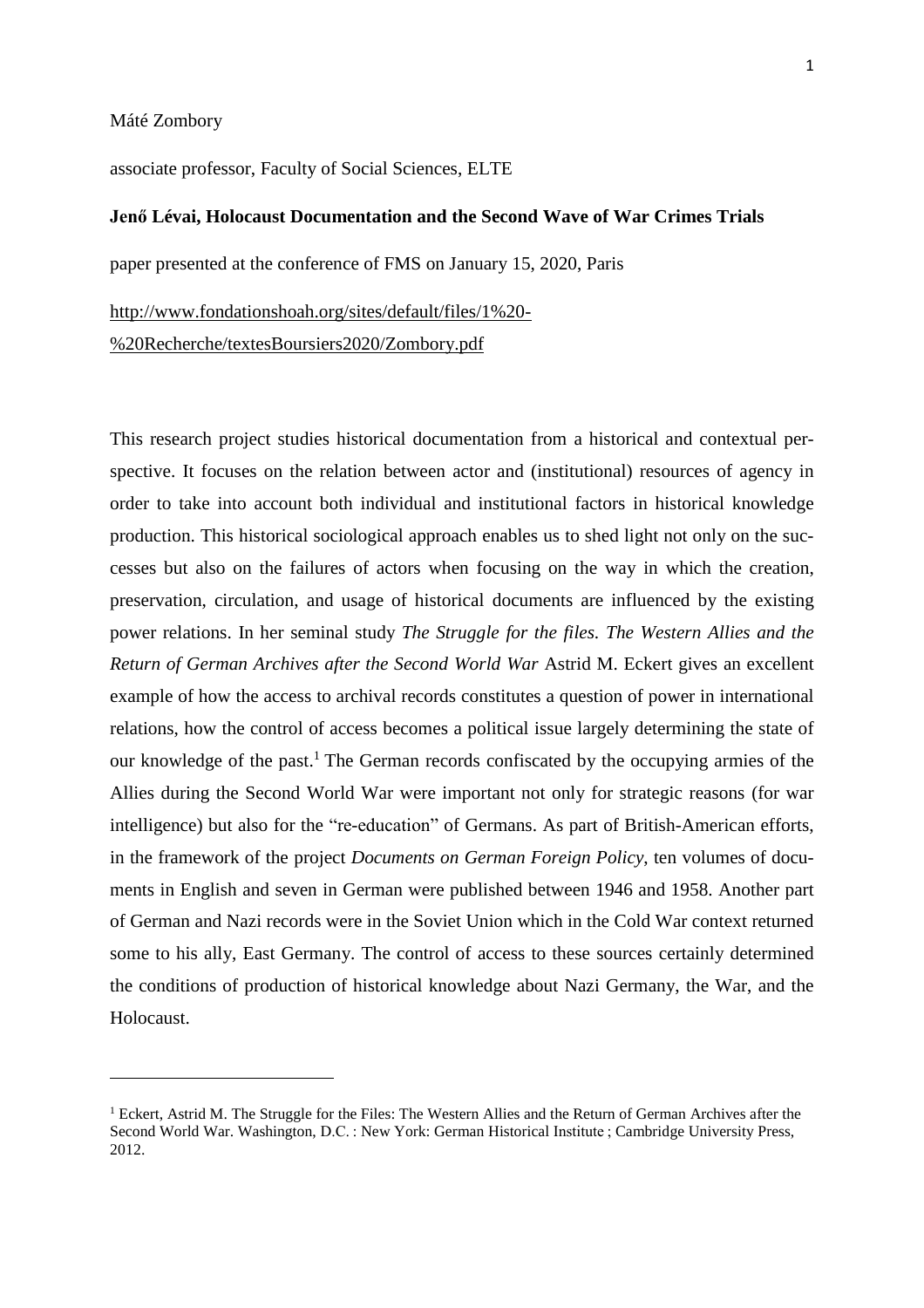The notion of historical documentation is applied to social practices provoked by catastrophic ruptures in social life and historicity,<sup>2</sup> such as source collection, publication, writing (scholarly, journalistic, or self-writing), or witness testimony (juridical and journalistic). The research project will analyze Hungarian journalist and self-made history expert Jenő Lévai's (1892- 1983) post-1948 activity of documenting the Holocaust.

#### **Jenő Lévai, a key actor**

 $\ddot{\phantom{a}}$ 

Lévai's publication activity with historical interest started in 1932 as a reaction to his WW1 and POW experiences (1914-1920). As a soldier of Austria-Hungary, he had been captured in 1915 and had taken to Krasnoyarsk in Siberia where he started collecting documents as a journalist of the POW camp. During the first half of the 1930s, a series of publication based on his war and POW experiences made a considerable success on the book market which allowed Lévai to establish a media enterprise on his own (with a publishing house and a national daily in his possession). From the late 1930s, he himself was victim of anti-Semitic and racial persecution in Hungary: because qualified as Jew, he was deprived of his publishing house and journals in 1939, then compelled to forced labor and finally in 1944 he had to go into hiding. He survived the war in one of the "protected houses" under the auspices of the Swedish Embassy. His personal experiences of persecution marked definitively his practice of historical documentation, most of all by the perspective of "Hungarian Jews" and the history of the Holocaust as the central subject of his activity.<sup>3</sup>

After the war, Lévai worked as part of Hungary's official preparations to the peace treaty,<sup>4</sup> which allowed him to access official wartime documentations, proceedings of war crimes trials, and to make research missions abroad, primarily at embassies of the neutral countries; also, he used sources of Jewish documentation extensively: that of the Jewish Council of Budapest, the National Relief Committee for Deportees in Hungary (DEGOB), personally con-

<sup>2</sup> Henry Rousso, *The Latest Catastrophe: History, the Present, the Contemporary*, (Chicago ; London: University of Chicago Press, 2016).

<sup>3</sup> Máté Zombory, "A nemzeti tragédia narratívái: Lévai Jenő, az írás és a történelem (1932-1948)," *Múltunk*, no. 2 (2018): 197-236.

<sup>4</sup> Regina Fritz, "Die Pariser Friedensverhandlungen 1946 Mit Ungarn. Die Konfrontation mit der Ermordung der ungarischen Juden im außenpolitischen Kontext," in Fritz, Kovács, Rásky (ed.), *Als Der Holocaust Noch Keinen Namen Hatte,* 437-454.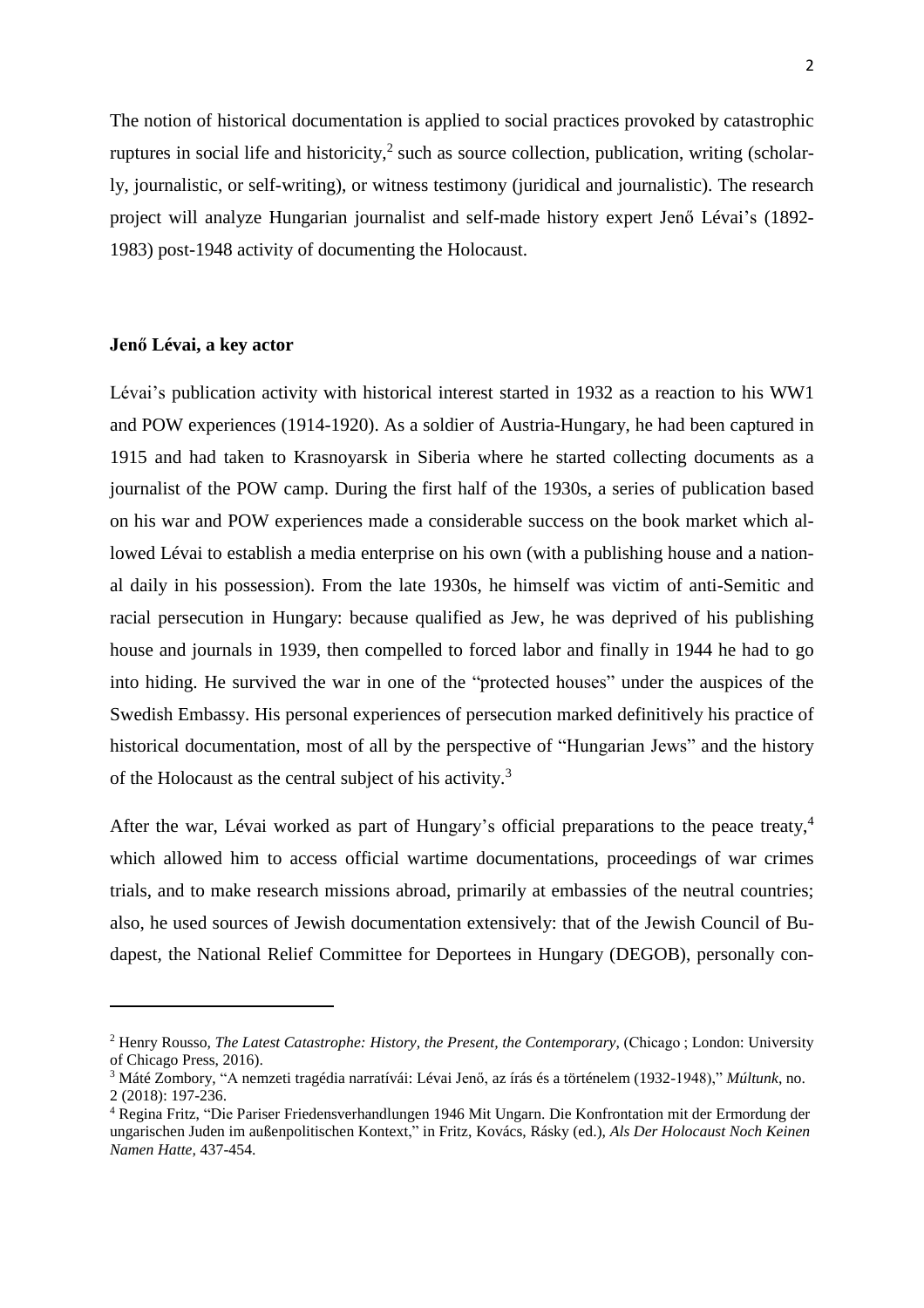ducted interviews, etc.<sup>5</sup> In 1948, he published his *Zsidósors Magyarországon,* the first synthesis on the history of the Holocaust in Hungary. <sup>6</sup> By the end of the 1950s, he has become a key figure of knowledge production on the Holocaust.

Our actual knowledge on Lévai's overall significance is painfully partial. His reception is restricted to the historiography of the early-post war context,<sup>7</sup> due to Holocaust Studies' recent interest in that period.<sup>8</sup> His role is severely misinterpreted, however, by treating his activity in the framework of early-post war Jewish historical commissions. In Hungary, Lévai worked separately from actors and institutions of Jewish historical documentation. He was rather affiliated to the state authorities in this regard. Also, Lévai's reception is limited to his national (Hungarian) impact that is, his contribution to our knowledge about the racial persecutions in Hungary.

This research project aims to explore Lévai's international importance from three aspects: historiography, criminal justice, and politics.

# 1. Historiography

1

Based on *Zsidósors Magyarországon,* his 1948 book *Black Book on the Martyrdom of Hungarian Jewry<sup>9</sup>* was the one and only internationally accessible account of the Holocaust in Hungary until American survivor-historian Randolph L. Braham, the most influential scholar

<sup>5</sup> On Hungarian early post war documentation efforts, see Regina Fritz, *Nach Krieg und Judenmord: Ungarns Geschichtspolitik seit 1944*, (Göttingen: Wallstein Verlag, 2012); Rita Horváth, "A Jewish Historical Commission in Budapest: The Place of the National Relief Committee for Deportees in Hungary [DEGOB] Among the Other Large-Scale Historical-Memorial Projects of She'erit Hapletah After the Holocaust (1945-1948)," in Bankier, Michman (ed.), *Holocaust Historiography in Context*, 475-96; Ferenc Laczó and Joachim von Puttkamer, eds., *Catastrophe and Utopia: Jewish Intellectuals in Central and Eastern Europe in the 1930s and 1940s*, (Berlin Boston: De Gruyter Oldenbourg, 2018), 155-223.

<sup>6</sup> Lévai, Jenő. *Zsidósors Magyarországon. Az üldözés kora*. Budapest: Magyar Téka, 1948.

<sup>7</sup> Ferenc Laczó, "The Foundational Dilemmas of Jenő Lévai: On the Birth of Hungarian Holocaust Historiography in the 1940s," *Holocaust Studies* 21, no. 12 (April 3, 2015): 93-119. See also Máté Zombory, "Hungarian Golgotha: Dealing with the past at a Hungarian publishing house in 1945," in Fritz, Kovács, Rásky (ed.), *Als der Holocaust noch keinen Namen hatte*, 331-354.

<sup>8</sup> David Bankier and Dan Michman, eds., *Holocaust Historiography in Context: Emergence, Challenges, Polemics and Achievements*, Yad Vashem, Berghahn Books (Jerusalem: Yad Vashem Pubns, 2008); David Cesarani and Eric J. Sundquist, eds., *After the Holocaust: Challenging the Myth of Silence* (London ; New York: Routledge, 2012); Laura Jockusch, *Collect and Record!: Jewish Holocaust Documentation in Early Postwar Europe* (Oxford University Press, 2012); Regina Fritz, Éva Kovács, and Béla Rásky, eds., *Als der Holocaust noch keinen Namen hatte: zur frühen Aufarbeitung des NS-Massenmordes an den Juden.* Beiträge zur Holocaustforschung des Wiener Wiesenthal Instituts für Holocaust-Studien (VWI), Band 2 (Wien: new academic press, 2016).

<sup>9</sup> Jenő Lévai, *Black Book on the Martyrdom of Hungarian Jewry.* (Zurich: Central European Times Pub. Co., 1948).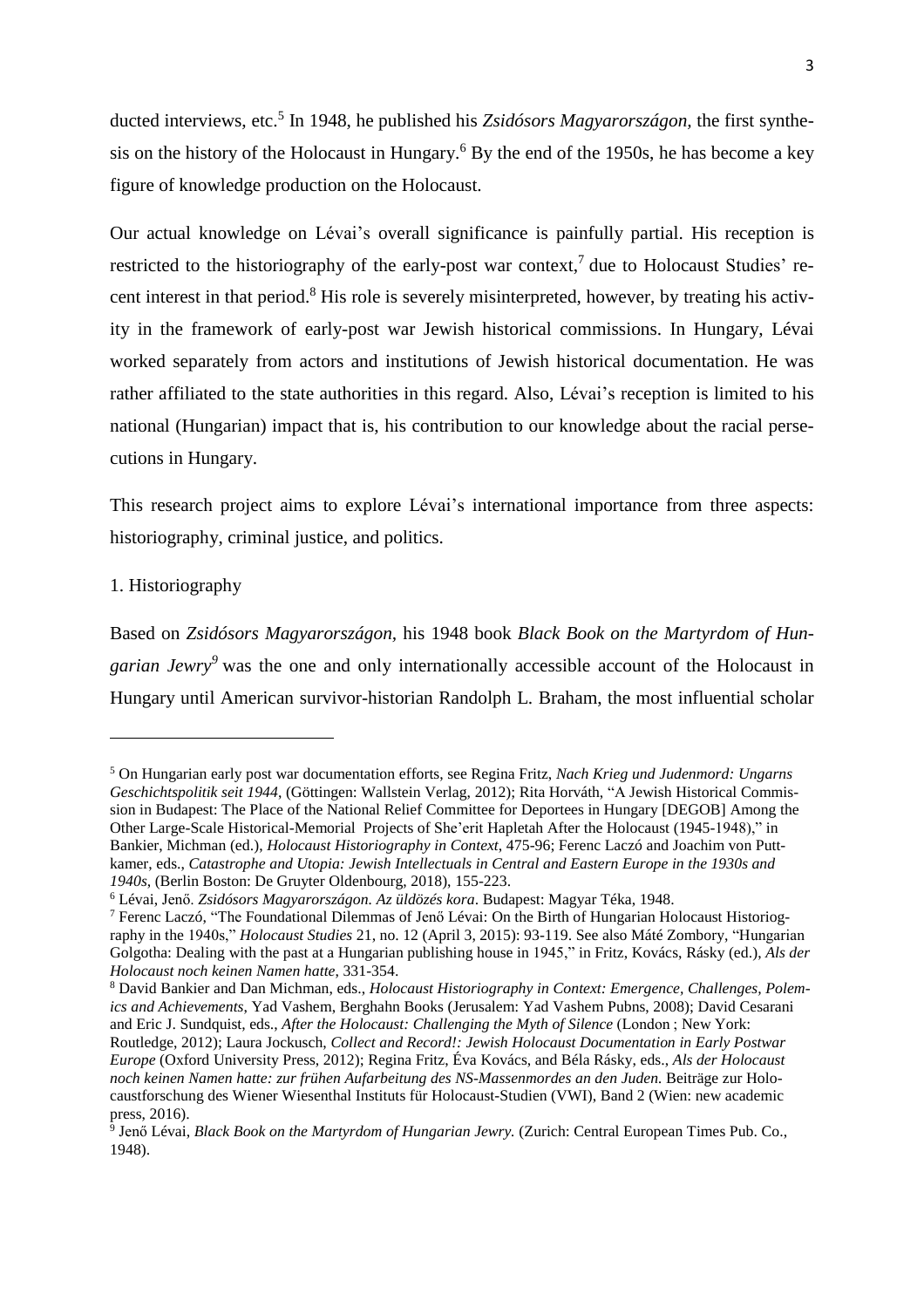in Hungarian Holocaust Studies, published his work, *The Politics of Genocide: The Holocaust* in *Hungary* in 1981.<sup>10</sup> Braham, himself also a native Hungarian, was not only relying extensively on Lévai's oeuvre but was in collaboration with him especially during the long sixties.

The *Black Book* was "the" source of the Holocaust in Hungary not only for scholars such as Gerald Reitlinger, author of the first English language synthesis on the Holocaust, *The final solution: the attempt to exterminate the Jews of Europe, 1939-1945* (1953),<sup>11</sup> but also for prosecutors of Nazi war criminals, such as Bureau 06 responsible for the investigation in the Eichmann trial.<sup>12</sup> This leads to the second aspect of Lévai's international importance in the history of Holocaust documentation.

## 2. Criminal justice

 $\ddot{\phantom{a}}$ 

War crimes trials constituted one of the primary sites of historical knowledge production in the (post) war era. This is a common sense knowledge in the scholarship for the International Military Tribunal as the series of trials in Nuremberg considerably influenced the development of international law. An even more important aspect of the IMT's significance, from our perspective, is that the trials produced a huge archive of historical and contemporary sources. The official record of the trial of the major civilian and military leaders of Nazi Germany was published in 42 volumes known as "The Blue Series". Most actors interested in the "final solution of the Jewish question", scholars and practitioners alike, started their research with the sources of the IMT. This was also true for Lévai during the early fifties. This was not the first time when he was engaged in matters of historical and criminal justice. For his early post war work, the records of war crimes trials of the so called "people's courts" in Hungary were among his primary sources. In some cases, especially the proceeding against former state secretary at the Ministry of the Interior László Endre, Lévai was even involved in the compilation of the indictment.

The records of the early post-war trials constituted an important source of documents during the "second wave" of war crimes trials for prosecutors, scholars, and the state security ser-

<sup>10</sup> Randolph L Braham, *The Politics of Genocide: The Holocaust in Hungary* (New York: Columbia University Press, 1981).

<sup>11</sup> Gerald Reitlinger, *The Final Solution: The Attempt to Exterminate the Jews of Europe, 1939-1945* (The Beechurst Press, 1953).

<sup>&</sup>lt;sup>12</sup> Yablonka, Hanna. The State of Israel vs. Adolf Eichmann. 1st American ed. New York: Schocken Books, 2004.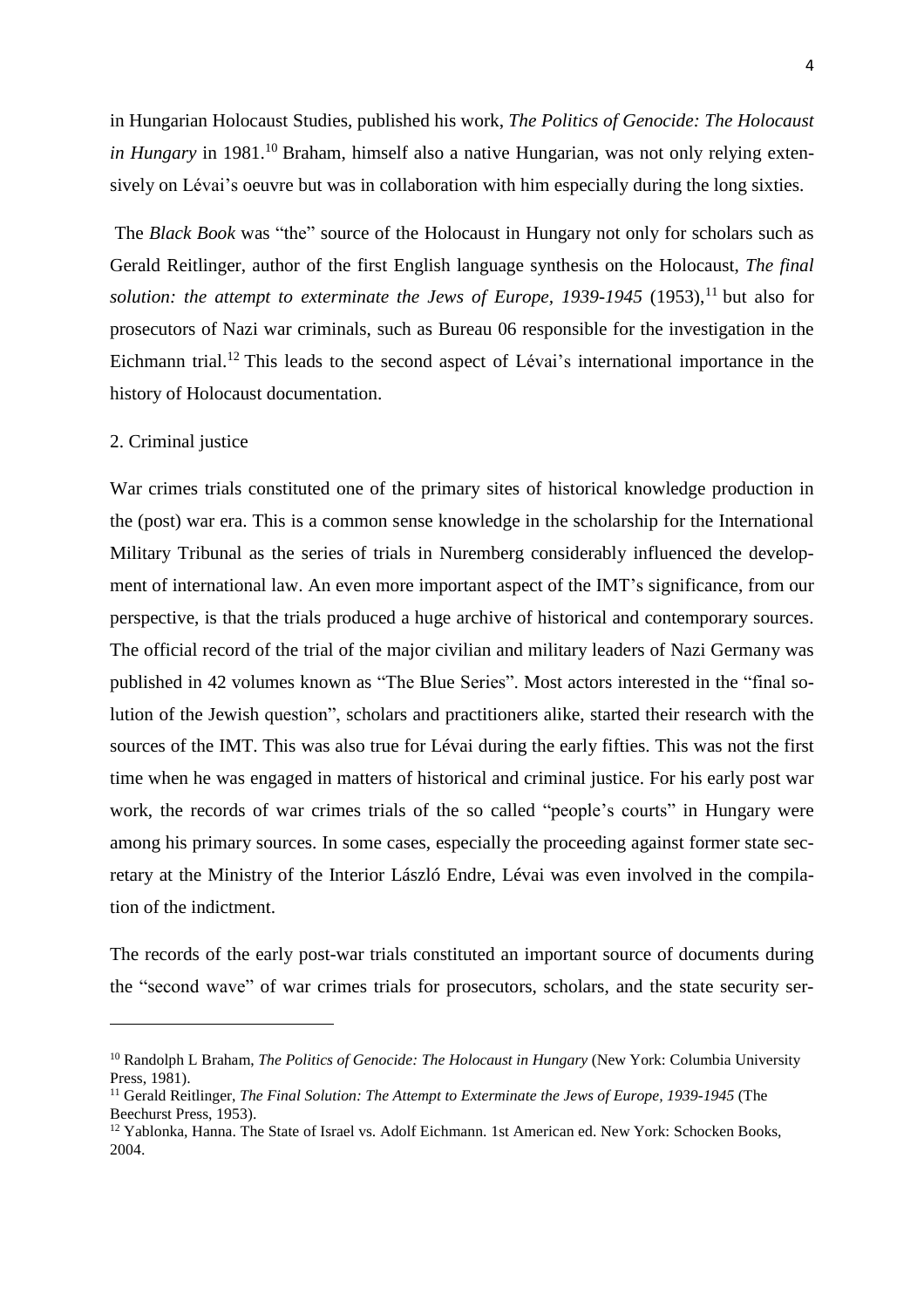vices alike. Not only did Lévai testify at trials of Nazi criminals abroad, but he provided information in several ways and contributed to the procedures extensively between the mid-1950s and the early 1970s. Notably, his role was prominent in the Eichmann trial in Jerusalem, 1961. Since the access of documents was of genuinely political importance, Lévai's activity was deeply embedded in the political context of the given period.

# 3. Politics

 $\overline{a}$ 

In the beginning, Lévai's activity of historical documentation of the Holocaust was inscribed into the larger political context of Hungary's preparatory efforts to the peace treaty in Paris; These state-supported and -coordinated efforts, including several state and non-state institutions and nearly a hundred experts, aimed at the reinterpretation of the country's war participation and assessing its responsibility. Later, especially following the foundation of the Federal Republic of Germany and the communist takeover in East Central Europe, political struggles around the legacy of WW2 was determined by the Cold War. The most telling sign of this are those campaigns communist states initiated to discredit and de-legitimize West Germany.<sup>13</sup> These campaigns were based to a large extent on documentation, to which Lévai contributed. He took part for instance in the attacks against Theodor Oberländer and Hans Globke, prominent figures of West German politics and civil service.

By looking at Lévai's activity in all these 3 interrelated aspects and his international impact during the Cold War, my research project aims to extend the study of his role in Holocaust related knowledge production both geographically and temporally.<sup>14</sup> The "long sixties" proved to be Lévai's last and perhaps the most influential period: he conducted extensive and international research, had a large international network, published intensely and was in the middle of political struggles over the legacy of WW2.

## **Hungary and the second wave of war crimes trials**

<sup>13</sup> Michael Lemke, "Kampagnen Gegen Bonn: Die Systemkrise Der DDR Und die West-Propaganda Der SED 1960-1963," *Vierteljahrshefte Für Zeitgeschichte* 41, no. 2 (April 1993): 153-74.

<sup>&</sup>lt;sup>14</sup> A collective study on the early post-war Jewish-Polish efforts of documenting the Holocaust also deals with the historical period until the 1960s. Lindenberg, Judith, ed. Premiers Savoirs de La Shoah. Paris: CNRS Éditions, 2017.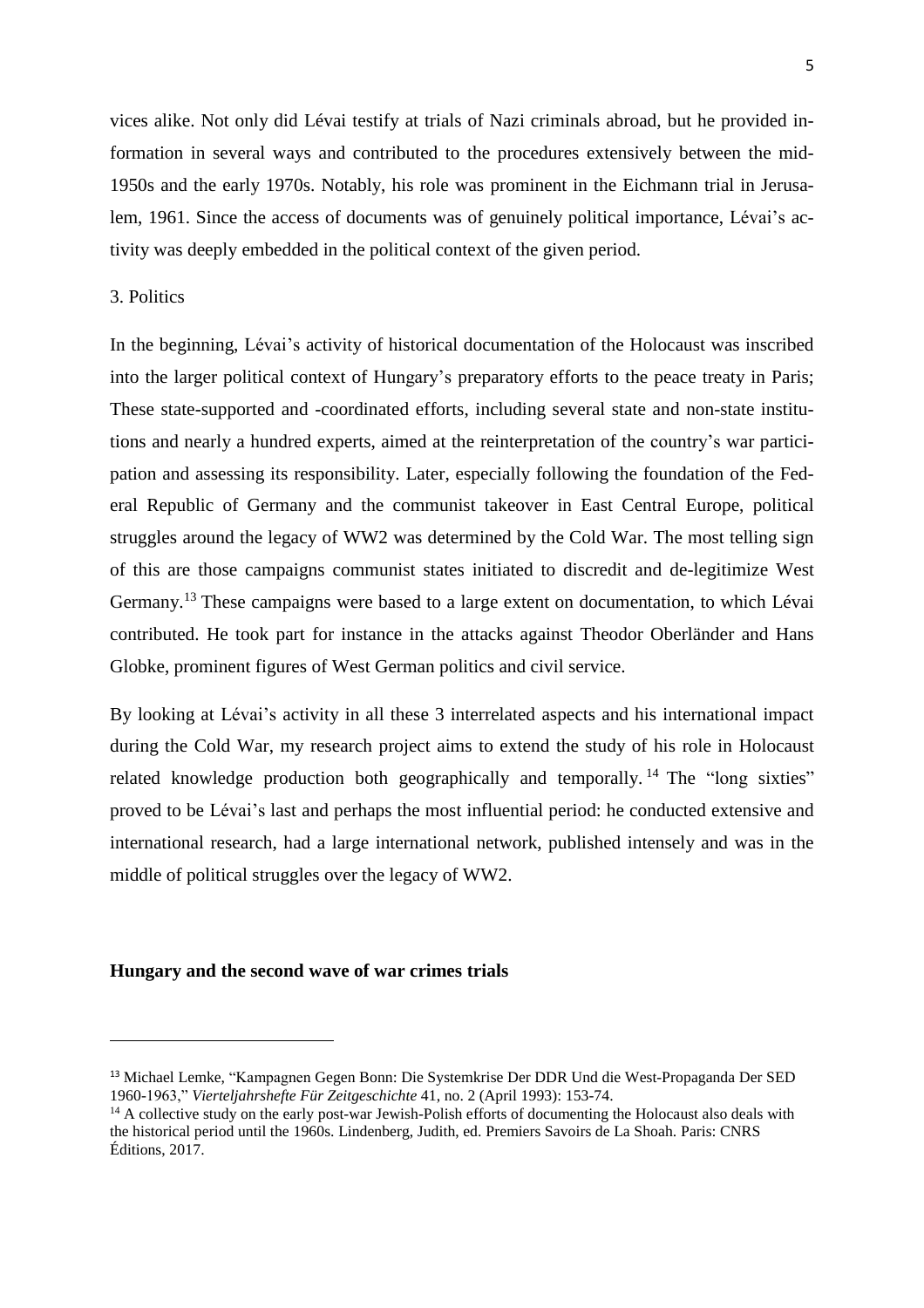When historical documentation gradually regained its social and political relevance at the second half of the 1950s, particularly following the capture of Adolf Eichmann in 1960, it was Cold War tensions with the escalating "German question" that determined the field of agency of historical documentation. This research project applies a descriptive (not normative) and relational approach to the Cold War when focusing on the contemporary knowledge and perspective of actors reacting to each other in positions of existing power relations. It studies the Cold War as an integrated analytical field of ongoing actions and reactions in a "war" organizing both the world and the representations and knowledge about it.<sup>15</sup> This practically means that I take into account the Eastern Bloc countries', especially the Hungarian People's Republic's role in the history of Holocaust documentation. In this perspective, the Cold War was not an obstacle to gain relevant knowledge about the Holocaust, as often stated, but rather a driving force with its specific constraints (most importantly, of accessing archival documents) that engaged actors of both blocs in a competition of documentation in the framework of the larger ideological struggle over the moral significance of the Second World War. 16

The growing importance of historical documentation was due to the "second wave" of war crimes trials between the late 1950s and the early 1970s, particularly in Israel and in the Federal republic of Germany.<sup>17</sup> As institutions of the production of historical evidence, the trials were the main social domains where historical documents were demanded, circulated and produced. Since the most of the cases ended before the trial phase (having an internationally legitimate war crimes trial was among the top stakes of the Cold War game), my research project focuses on the entire "process of criminalization": accusation/pre-investigation – investigation/prosecution – trial. But only on those, in which Lévai took part. His activity, permitted, supported and controlled by the Hungarian sate-party and thus influenced by Hungarian interests, addressed those German perpetrators who played a role in the Holocaust in Hun-

 $\ddot{\phantom{a}}$ 

<sup>&</sup>lt;sup>15</sup> See Chari, Sharad, and Katherine Verdery. 'Thinking between the Posts: Postcolonialism, Postsocialism, and Ethnography after the Cold War'. Comparative Studies in Society and History 51, no. 1 (2009): 6–34. <sup>16</sup> See Zombory, Máté. 'Hidegháborús státuszversengés. A Magyar Népköztársaság és a háborús bűnperek második hulláma.' *Múltunk – Politikatörténeti Folyóirat* LXIV, no. 2. (2019): 14-54.

<sup>17</sup> Annette Weinke, *Die Verfolgung von NS-Tätern Im Geteilten Deutschland: Vergangenheitsbewältigungen 1949-1969, Oder, Eine Deutsch-Deutsche Beziehungsgeschichte Im Kalten Krieg* (Paderborn: F. Schöningh, 2002); Daṿid Bankier and Dan Michman, eds., *Holocaust and Justice: Representation and Historiography of the Holocaust in Post-War Trials* (Jerusalem: Yad Vashem [u.a.], 2010).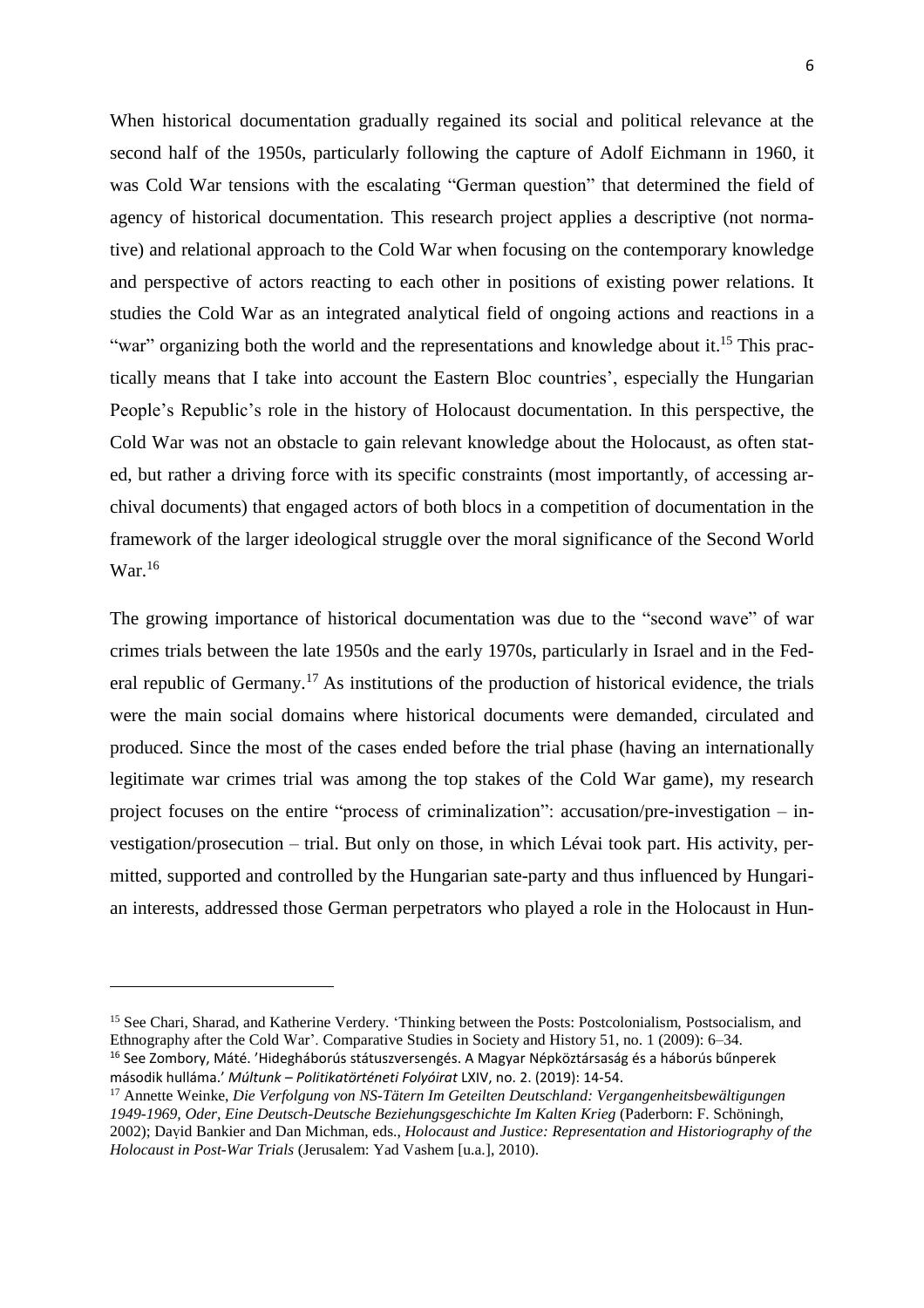gary. I will consequently focus on the processes of criminalizing the Nazi past in Hungary in 4 countries.

### 1. West Germany

In 1956, at the office of the Hessen State Prosecution in Frankfurt, led by Fritz Bauer, a thorough investigation began in the so called "Hungarian crime complex". It involved key players of the Hungarian Holocaust in 1944: Otto Winkelmann, the commander of the SS and police forces in Hungary; SS-Standartenführer Kurt Becher, Himmler's economic commissioner in Hungary, responsible for the looting of Jewish property; and SS officers of Eichmann's special unit, most importantly Hermann Krumey and Otto Hunsche. Eventually only the proceedings against Krumey and Hunsche got as far as sentencing in the mid-1970s. Lévai had helped the process extensively since the beginning, he testified several times for the investigation and also publicly at hearings, collected evidence, recruited witnesses, among others. Importantly, this activity of his was backed with an increasingly engaged Hungarian state.

# 2. Israel

 $\ddot{\phantom{a}}$ 

Following the capture of Eichmann in 1960, an extensive documentation process began in Hungary conducted by the state security, even though the country did not officially cooperate with the Israeli authorities. Lévai was commissioned to compile a documentary volume on Eichmann's role by the Ministry of Foreign Affairs. The political life of historical documents is particularly well exemplified by his book "Eichmann in Hungary: documents" (1961), distributed outside the book market in German, French and English. Lévai's manuscript was vetted by the foreign office of the German Democratic Republic, and was used in the campaign against Hans Globke, chief of staff of Chancellor Adenauer.<sup>18</sup> The translation of Lévai's text and the selection of the documents were all influenced by the Cold War in general, and by the GDR's interests in particular. The context of the book production did not certainly leave the historiography of the Holocaust in Hungary unmarked.<sup>19</sup>

Lévai not only provided the Israeli prosecution with documents on Eichmann's role in Hungary, but was personally present during the "Hungarian chapter" of the Eichmann trial. He was

<sup>&</sup>lt;sup>18</sup> Birn, Ruth Bettina. 'Fifty Years after: A Critical Look at the Eichmann Trial'. Case Western Reserve Journal of International Law 44, no. 1–2 (2011): 443–74.

<sup>19</sup> Tim Cole, *Holocaust City: The Making of a Jewish Ghetto* (New York: Routledge, 2003), 77-78.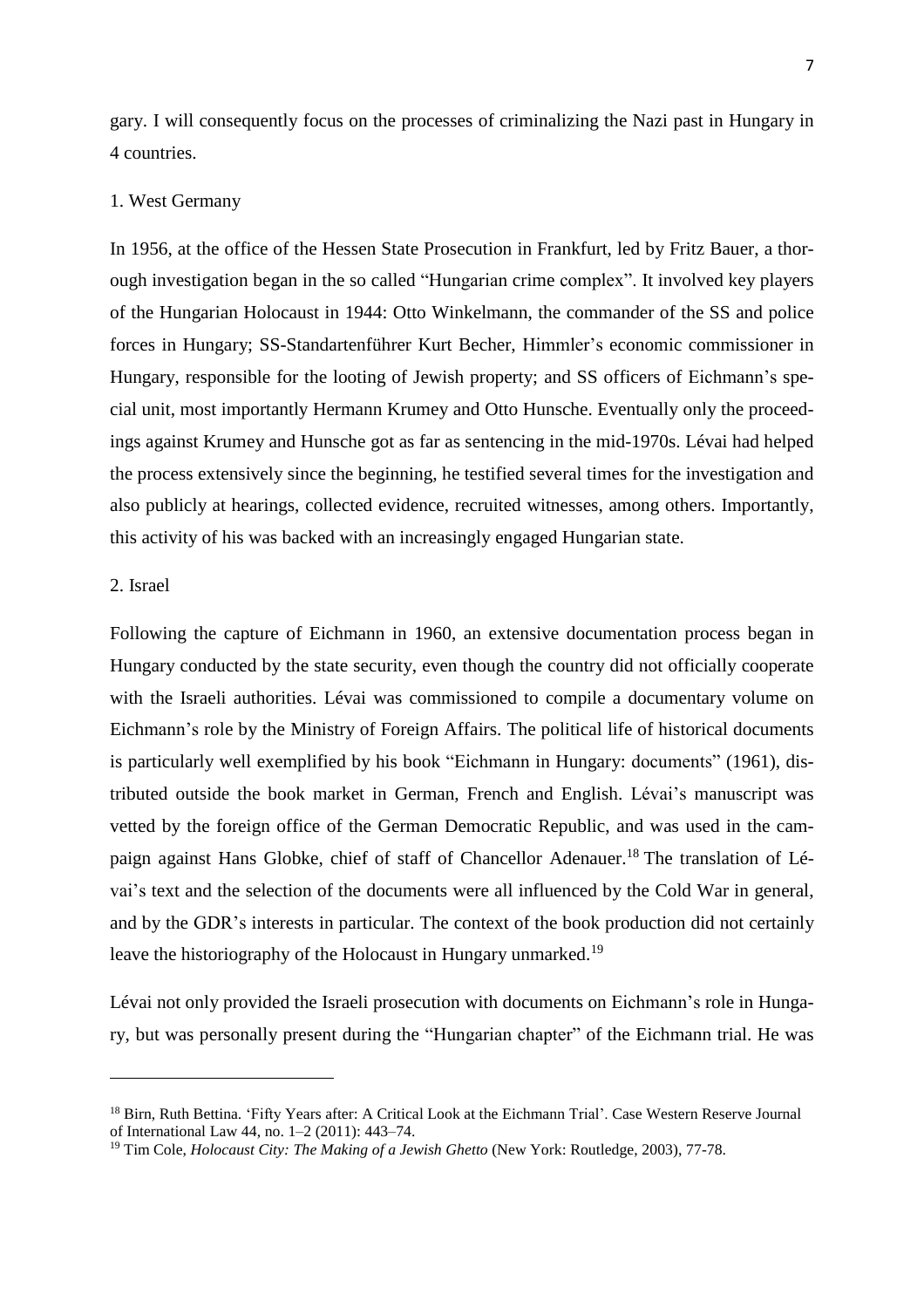sent by the Hungarian leadership on order to discredit the trial and thus Israel by the publicization of the war-time Nazi-Zionist "Blood for Goods" negotiations in Budapest, and thus prevent supposed Israeli attacks against the socialist countries. Though the Israeli Attorney General eventually failed to call him as a witness to the stand, Lévai took part in several public events concerning the trial and was in close cooperation with members of the prosecutor's team. His stay in Jerusalem was billed by the Yad Vashem whose archive had invited him anyway to help arrange the Hungarian documents.

### 3. Austria

Hungary was interested in criminalization processes in Austria as well. In the early 1960s, proceedings were started against former SS-Sturmbannführer Wilhelm Höttl, director of the secret service during the occupation of Hungary, and Franz Novak, SS officer in Eichmann's special unit responsible for the railway supply needed for the deportations. Hungary requested the extradition of Höttl in 1961, and helped in the proceedings against the latter with the active contribution of Lévai, who not only testified as expert witness at the trial but also recruited witnesses and – as in all the cases mentioned above – covered extensively the cases in the press.

#### 4. East Germany

In July 1963, the Supreme Court of East Germany convicted West German state secretary Hans Globke to life imprisonment for committing war crimes and crimes against humanity during the Nazi rule in Germany. The verdict was returned in absentia in East Berlin. This public event, declared by the Federal Republic as a show trial of mere communist propaganda, was the end point of a longer history of various Cold War efforts aiming to compromise "Adenauer's chief aide" by the historical record. Though Lévai was personally not present in the courtroom, and was not even engaged in the preparation of the trial, his role was essential in the criminalization efforts against Globke, connected to the Eichmann affair (1960-1962). He took part in the international efforts to document Globke's role in Nazi Germany, especially his relationship with Eichmann.

## **Methodology**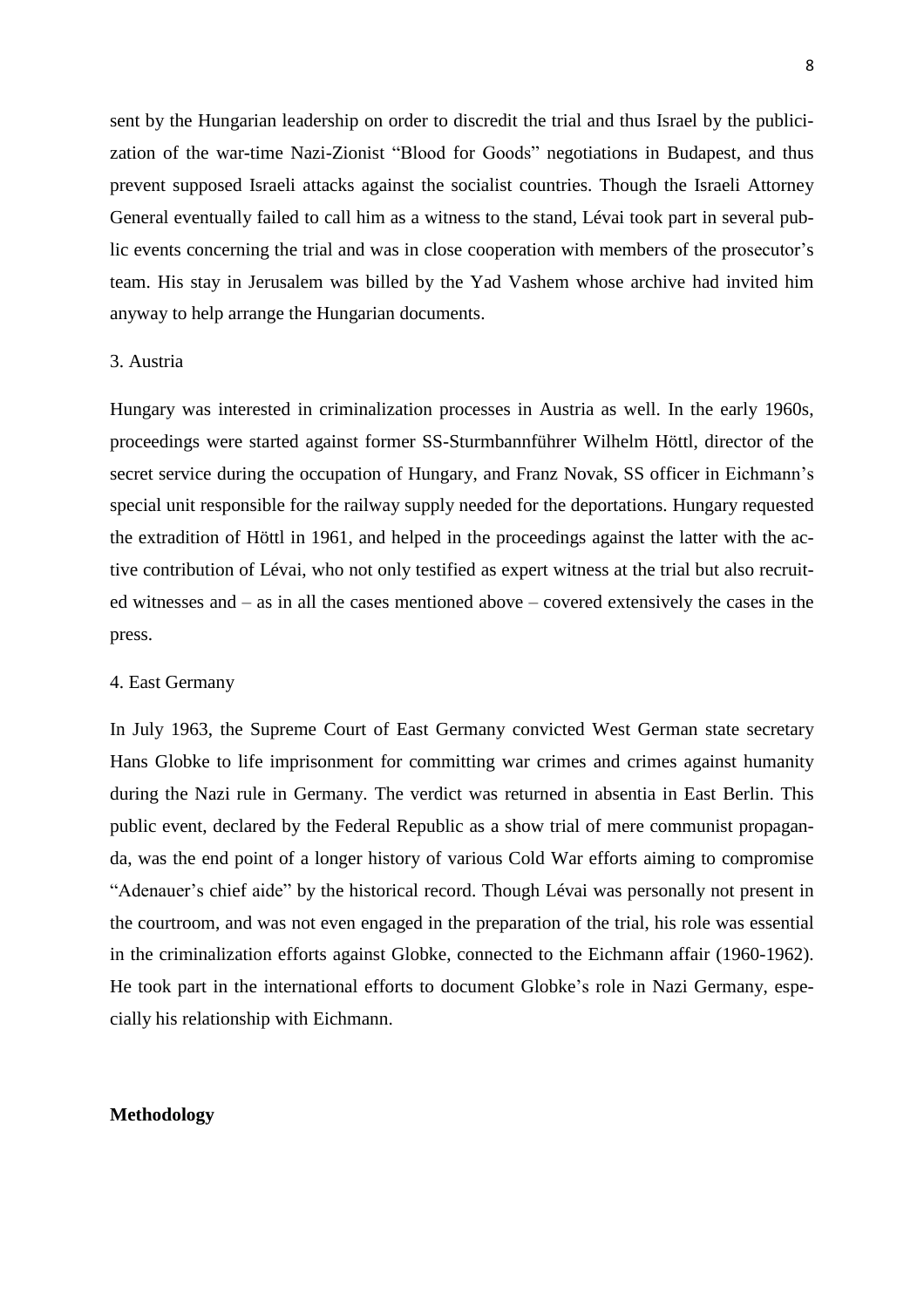Lévai's documentation activity is thus explored in the context of the second wave of criminalizing the Nazi past in the 4 cases indicated above. The main sources used are contemporary press and book publications with Lévai's both international and Hungarian works in the focus, and archival records of the criminalization processes. The empirical analysis applies the following framework. On the one hand, I address Lévai's activity: the research he made, his press and book publications, his testimonies as expert witness, his efforts of recruitment of witnesses, and the many other ways he intended to contribute to the criminalization of assumed Holocaust perpetrators. I give special attention to the usage of sources: collection, circulation, translation, reference.

On the other hand, my analysis focuses on Lévai's resources that is his field of action. Most importantly, I am mapping his quite extensive institutional and personal network. He was in direct collaboration with (political) organizations such as, most importantly, the Hungarian state(-party), press and news agencies in Hungary and abroad. Lévai regularly published in foreign, especially German and Swiss journals, and had good contacts with the East German TV and radio. Tough there is no evidence for him being an official informant of the Hungarian (or East German) state security service, his actual relationship with it is yet to be uncovered.

Another important institutional resource of Lévai was his relationship with archives engaged in Holocaust documentation. In the 1950s, Lévai studied the records of the Nuremberg Trials and made archival research in Switzerland. Also, he was in direct contact with Yad Vashem Archives, and was friend of director Joseph Kermisz. In the 1960s, the Yad Vashem archives, the YIVO Institute for Jewish Research, and the Wiener Library provided him with archival material. His further contacts include the Central Agency for the Investigation of Nazi Crimes in Ludwigsburg, the Institute for Contemporary History in Berlin, the Chief Commission for Investigation of Hitlerite Crimes in Poland in Warsaw, the Institute for German Military History in Potsdam, and the Centre for Contemporary Jewish Documentation in Paris. An important institutional resource was his own legendary collection of archival documents located in his house in Budapest (his collection has unfortunately got lost after his death).

Lévai was in contact with contemporary actors of "Nazi hunting". From the second half of the fifties, he was in direct contact with prosecutors at Fritz Bauer's office in Hessen. He was friend of Robert M. W. Kempner, assistant to US chief counsel Robert Jackson during the Nuremberg trials, an important and respected authority in matters of justice and historical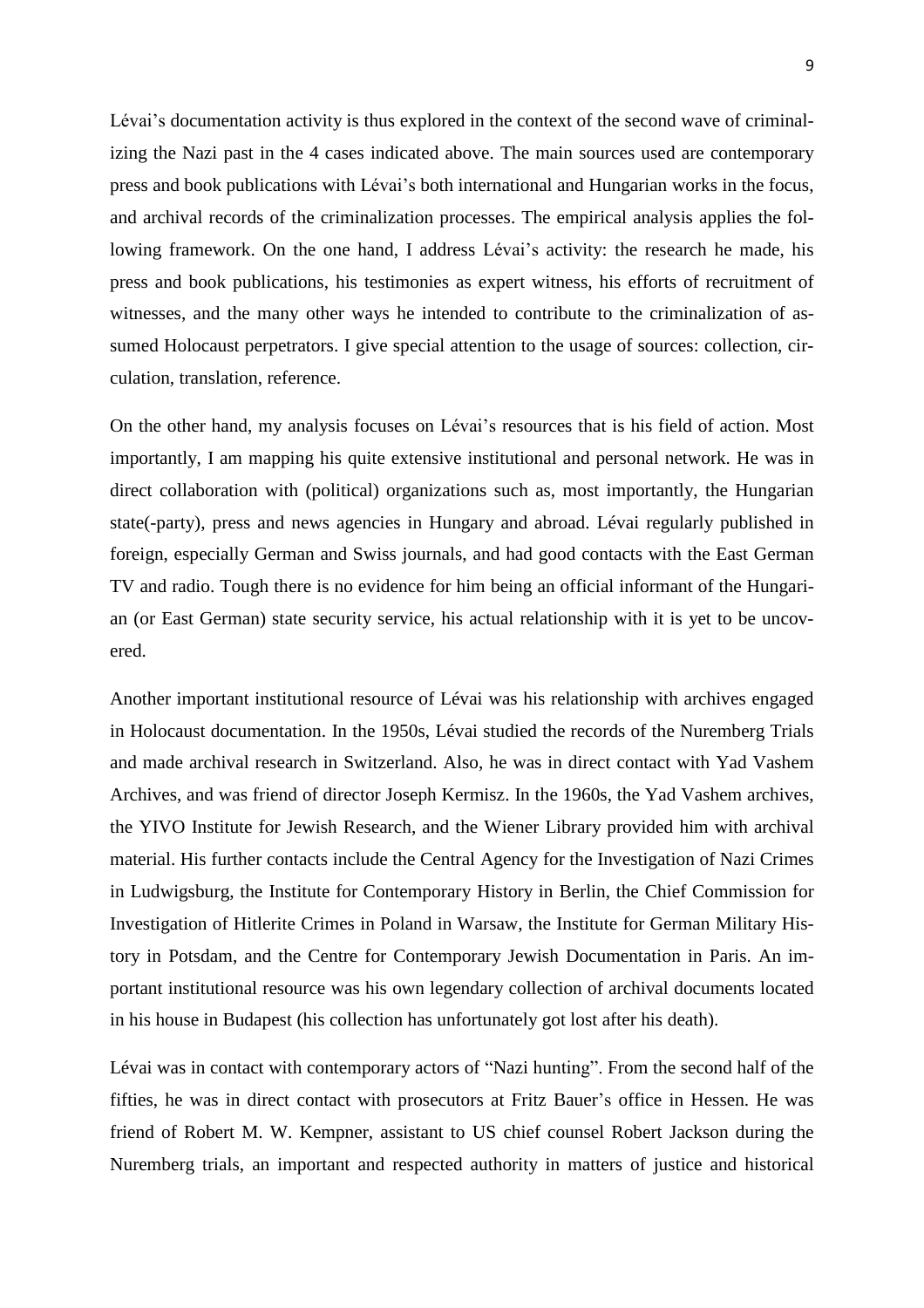sources. East German Karl Kaul has also to be mentioned, with whom Lévai cooperated in the criminalization efforts against Globke. Lévai was indirectly in contact with Benjamin Halevi, judge in the Kasztner and Eichmann trials.

It goes without saying that Lévai made part of the international network of actors engaged in Holocaust historiography in the early post-war period.<sup>20</sup> So far I have evidence of the contact between Lévai and Reitlinger, who were in correspondence. I analyze his conflictual collaboration with Braham as well.

Finally, Lévai was in contact with key witnesses such as Andor Biss, Rudolf Kasztner, Joel Brand, Fülöp Freudiger, and Max Merten, among others.

Lévai's activity and social network can be explored by consulting different sources. Not only his own publications, journalistic and scholarly included, but also other key actors' who might have relied on his work in early Holocaust historiography. Thus special attention is put on the references to his *Black Book* (1948) and *Eichmann in Jerusalem* (1961). Other sources are to be found in historical archives: most importantly the Hungarian National Archive where the records of the Hungarian Ministry of Foreign Affairs, the Ministry of Justice, and the Hungarian Socialist Workers' Party are available. Since Lévai's own archive is lost, I should explore his role in those archives with which he was in cooperation: the Yad Vashem, the Wiener Library, the CDJC, and YIVO. His contribution to the trials under study also requires archival research, most importantly the archives in Frankfurt, in Vienna and in Jerusalem.

### **Conclusion**

 $\overline{a}$ 

This historical and contextual study will shed light on the knowledge production about the Holocaust in the Cold War geopolitical context, with special regard to Eastern Europe's contribution. The role of the Cold War in Holocaust historiography is usually dealt with in a negative way. Thus, the reference to the "archival revolution" following the collapse of the communist regimes in Eastern Europe presupposes a periodization separating the pre-1989 phase, characterized by the inaccessibility of respective historical documents, from the post-1989 era

<sup>&</sup>lt;sup>20</sup> Dan Michman, "The Holocaust' in the Eyes of Historians: The Problem of Conceptualization, Periodization, and Explanation," *Modern Judaism* 15, no. 3 (1995): 23364.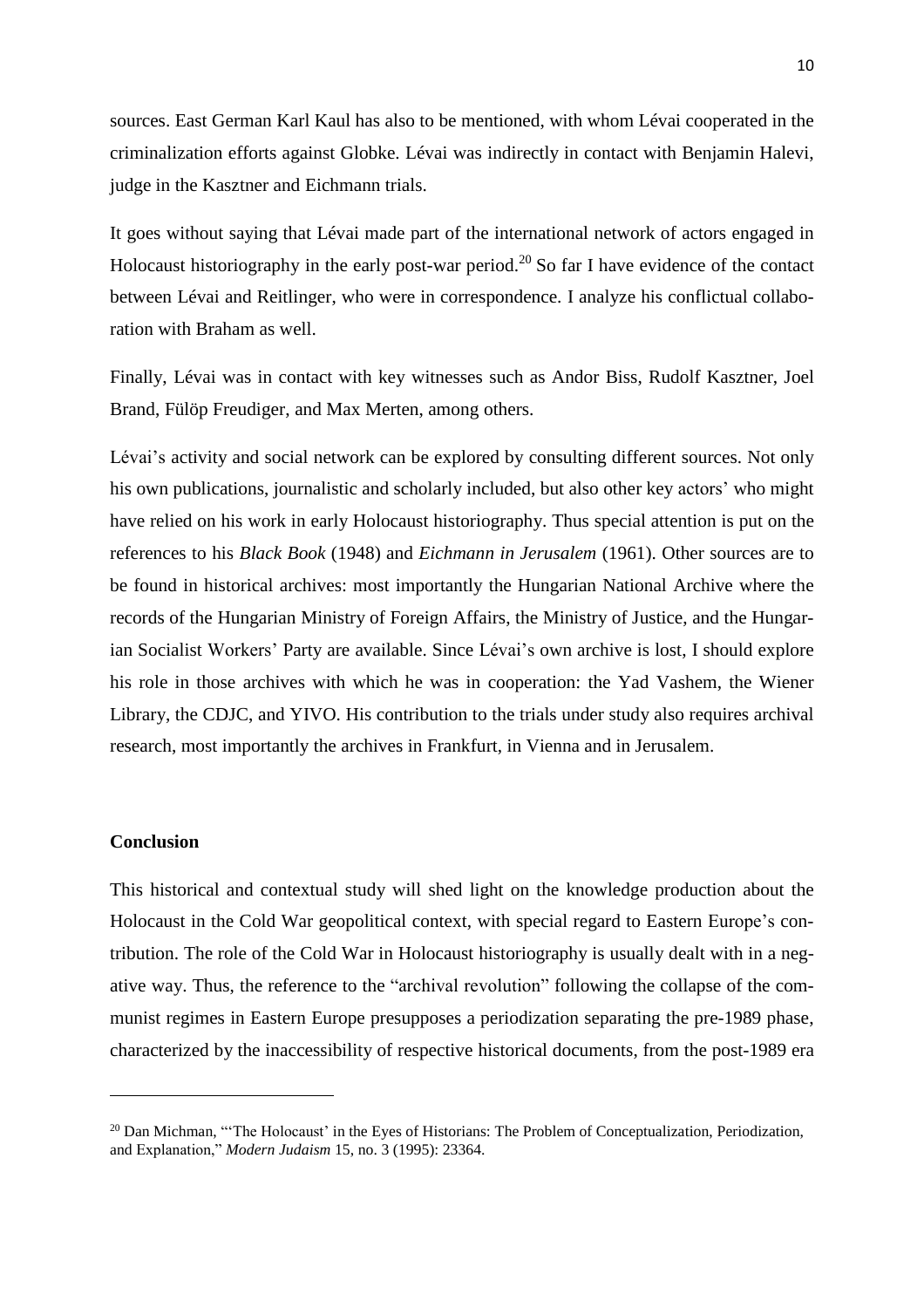which supposedly poses no limits to our knowledge production. There is some truth in this assertion, of course, but it also simplifies the problem of the political embeddedness of historical archives. On the one hand, the Cold War Western world did not either provided full excess to archival documents related to the Holocaust in different countries, and, on the other, documents circulated in and from Eastern Europe (and the Soviet Union) as well. Moreover, Cold War tensions, as discussed earlier, even motivated historical documentation efforts related to the Holocaust. The task is thus to explore the logic of production and circulation of historical documents in a field of forces characterized by the Cold War tensions. One important contribution of my research project is to show that the moral significance of the Jewish genocide played a role for both sides. In terms of the legacy of the Second World War, they were engaged in a status competition over the contemporary meanings of the struggles against Nazi/Fascist aggression – either by de-legitimating the other, or by praising one's own side.

This research project provides a sociological analysis of an influential actor in Holocaust historiography. It also explores yet unstudied parts of the history of criminalizing Holocaust perpetrators. It focuses on a yet unexplored subfield of research since a) the study of historical documentation has so far concentrated on the immediate aftermath of the Second World War and b) the role of Hungary has not yet been studied.

My research aims to contribute to the biography of an influential contemporary actor in the history of Holocaust documentation. By applying an analytical framework that interpret individual agency in the context of the given (institutional) field of power relations, it focuses on the sociological aspects of the history of Holocaust documentation. In the given case this problem is manifested in the actor-state(-party) relation: to what extent was Lévai's activity autonomous in relation to the communist authorities? On the one hand, the political, ideological but also moral engagement of the state in the international trials made it at all possible for him to pursue his documentation activities. On the other hand, the communist leadership intended to use his knowledge and contacts in the Cold War struggle over historical justice and control his activity according to its own purposes. In this field of constraints and possibilities, the access to archival documents and the knowledge of history served as important resources. Lévai was aware of the political value of historical documents and was building his own archive consciously, using his direct and at times exclusive access to documents there. The extent to which his archive was valuable is manifested in the fact that in 1969, when in relation to the second Hunsche-Krumey trial in Frankfurt the West German delegation from the Hes